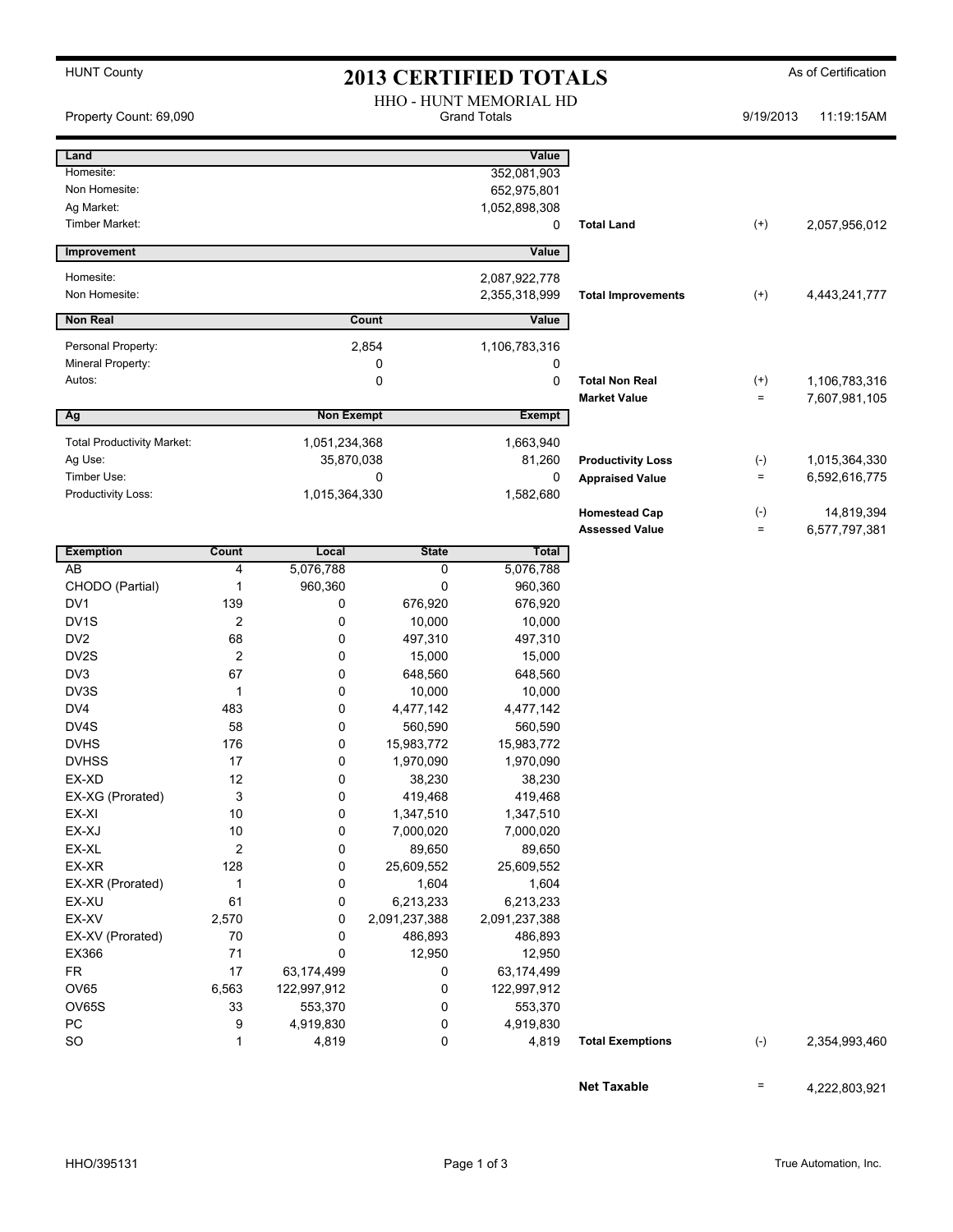### HUNT County **As of Certification 2013 CERTIFIED TOTALS** As of Certification

#### HHO - HUNT MEMORIAL HD Property Count: 69,090 **Stand Totals** Grand Totals 9/19/2013 11:19:15AM

APPROXIMATE TOTAL LEVY = NET TAXABLE \* (TAX RATE / 100) 9,501,308.82 = 4,222,803,921 \* (0.225000 / 100)

| <b>Tif Zone Code</b>         | <b>Tax Increment Loss</b> |
|------------------------------|---------------------------|
| TIR71                        | 12.391.433                |
| Tax Increment Finance Value: | 12.391.433                |
| Tax Increment Finance Levy:  | 27,880.72                 |